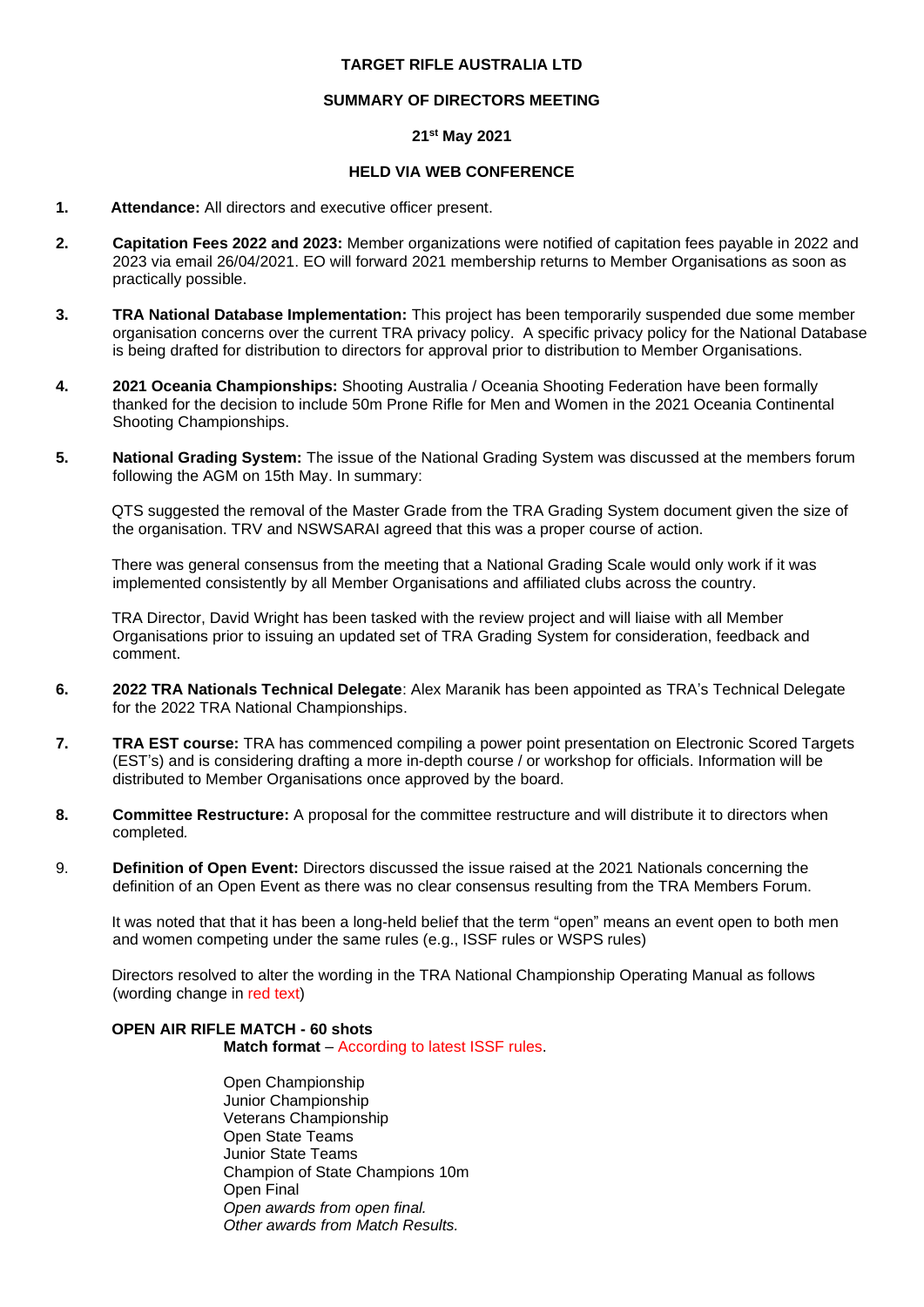- **10. 2024 National Championships:** Only one Expression of Interest was received to host the 2024 TRA National Championships. Directors resolved to award the 2024 TRA National Championships to QTS.
- **11. Coaching Web Conference:** An initial workshop was held on 8th May with attendees from QTS, TRV, TSARA and WASRA. Summary of outcomes from the workshop:
	- **TRA Ltd. State Associations and affiliated club should to continue to encourage members to enrol in** online coaching courses available via the TRA Ltd. website.
	- Notification of members registering to complete online components are to be sent to State Associations at the time of the individual's registration to assist with coordination of practical workshops.
	- Clearly defined criteria for becoming an accredited presenter / assessor would be helpful to encourage new members to become presenters / assessors.
	- Coaching workshops utilizing coaches from interstate would assist in updating and sharing information on current coaching techniques. (Similar to previous coaching roadshow).
	- **EXECT A TRA coaching conference either via face-to-face workshop or series of webinars may be useful in** assisting coaches from across the country to work together to improve coaching knowledge, skills and techniques.
	- **TRA Ltd., State Associations and affiliated clubs to investigate additional funding opportunities that** may be available to conduct such coach education activities.
	- Support materials for coaches are available through TRA Ltd. or Tricia Van Nus.
	- TRA Ltd. to develop a business model for the development of professional coaches so that they might be rewarded financially for the time and effort they put into coaching at all levels.
- **12. Bench Rest (WRABF):** TRA has been contacted by members who focus on the WRABF discipline continuing to express concerns at the development of the discipline.

Directors noted that a number of unsuccessful attempts have been made in recent years to convene a functional committee to establish the discipline's strategic priorities and development.

#### **The board reiterates that the development of the discipline must be actively driven by those with a specific interest in it.**

TRA will contact a number of individuals with an interest in the discipline in a final attempt to formulate a functional committee to develop the WRABF / RBA as a self-sufficient discipline under TRA jurisdiction prior to the next meeting.

If this attempt fails the board of directors will need to review other options concerning the future of the discipline.

**13. TRA Website:** TRA is currently investigating the feasibility of outsourcing of the TRA website maintenance to a professional organisation in order to facilitate updates and changes more efficiently.

Directors also resolved to purchase a commercial drop box platform to give members the opportunity to download TRA photo and video media.

Additionally, TRA will investigate sourcing advertising for both website and E-magazine. Directors agreed that this was an option to investigate and suggested that DW and RR to draft a proposal on this matter for directors to consider.

**14. National Integrity Framework:** Directors discussed the proposed National Integrity Framework documents and proposal presented by Sport Integrity Australia and Shooting Australia. The general consensus was that it was probably better for TRA to be involved in the whole of sport collective approach being proposed by Shooting Australia for the National Integrity Framework however any such involvement is dependent on TRA retaining a level of independence.

Directors resolved to wait until more specific information was from Shooting Australia concerning the NIF before committing to any specific course of action.